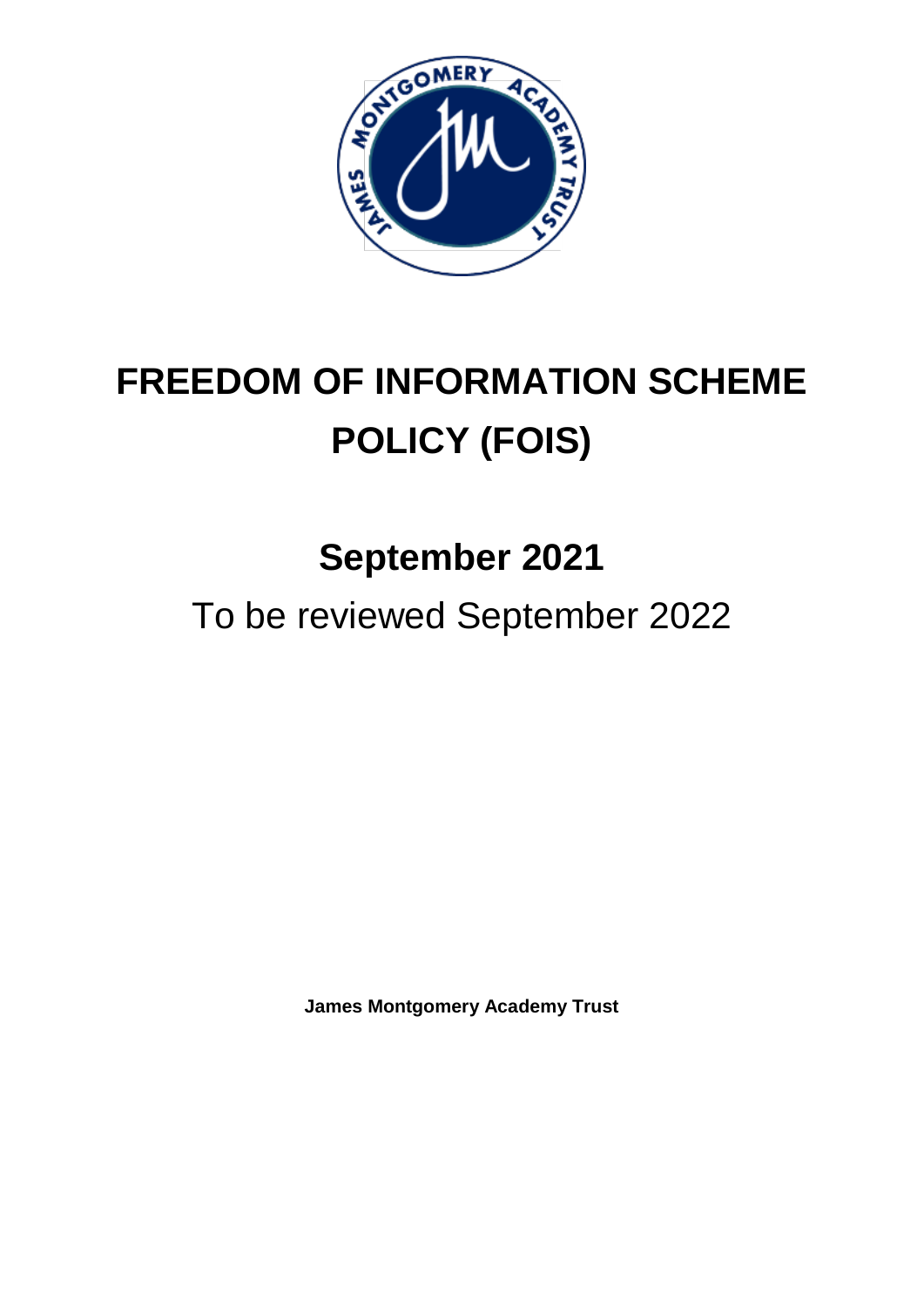# **Statement of Intent**

The James Montgomery Academy Trust (JMAT) as an educational provider, has an obligation to publish a freedom of information statement, outlining how we will meet our duties under the Freedom of Information Act 2000 and associated regulations. The development and effective implementation of this policy fulfils that requirement.

More specifically, this policy outlines:

- How our schools will respond to requests from individuals for access to information held about them.
- Our school's policy and procedures for the release and publication of private data and public records.
- Our school's policy and procedures for providing applicants with advice and assistance throughout the duration of their requests.

It also clarifies our position regarding the appropriate limit to the costs incurred by the school in obtaining any requested information, and on charging fees for its provision.

# **Legal framework**

This policy has due regard to the following legislation:

- The Data Protection Act 1998
- The Freedom of Information Act 2000
- The Freedom of Information and GDPR 2018

This policy also has due regard to guidance, including, but not limited to, the following:

- Information Commissioner's Office 'Model publication scheme' 2016
- Information Commissioner's Office 'Duty to provide advice and assistance (section 16)' 2016
- Ministry of Justice 'Lord Chancellor's Code of Practice on the management of records issued under section 46 of the Freedom of Information Act 2000' 2009

This policy will be viewed in conjunction with the Data Protection Policy

# **Accepting requests for information**

The school will only accept a request for information which meets all of the following criteria:

- It is in writing
- It states the name of the applicant and an address for correspondence
- It describes the information requested
- A request will be treated as made in writing if it meets all of the following requirements:
- It is transmitted by electronic means
- It is received in legible form
- It is capable of being used for subsequent reference

The school will publish details of its procedures for dealing with requests for information on the website, which includes:

- A contact address and email address
- A telephone number
- A named individual to assist applicants with their requests

# **General right of access to information held by the school**

Provided that the request complies with this policy, the school will, no later than 20 working days from receipt of the request, comply with its duty to: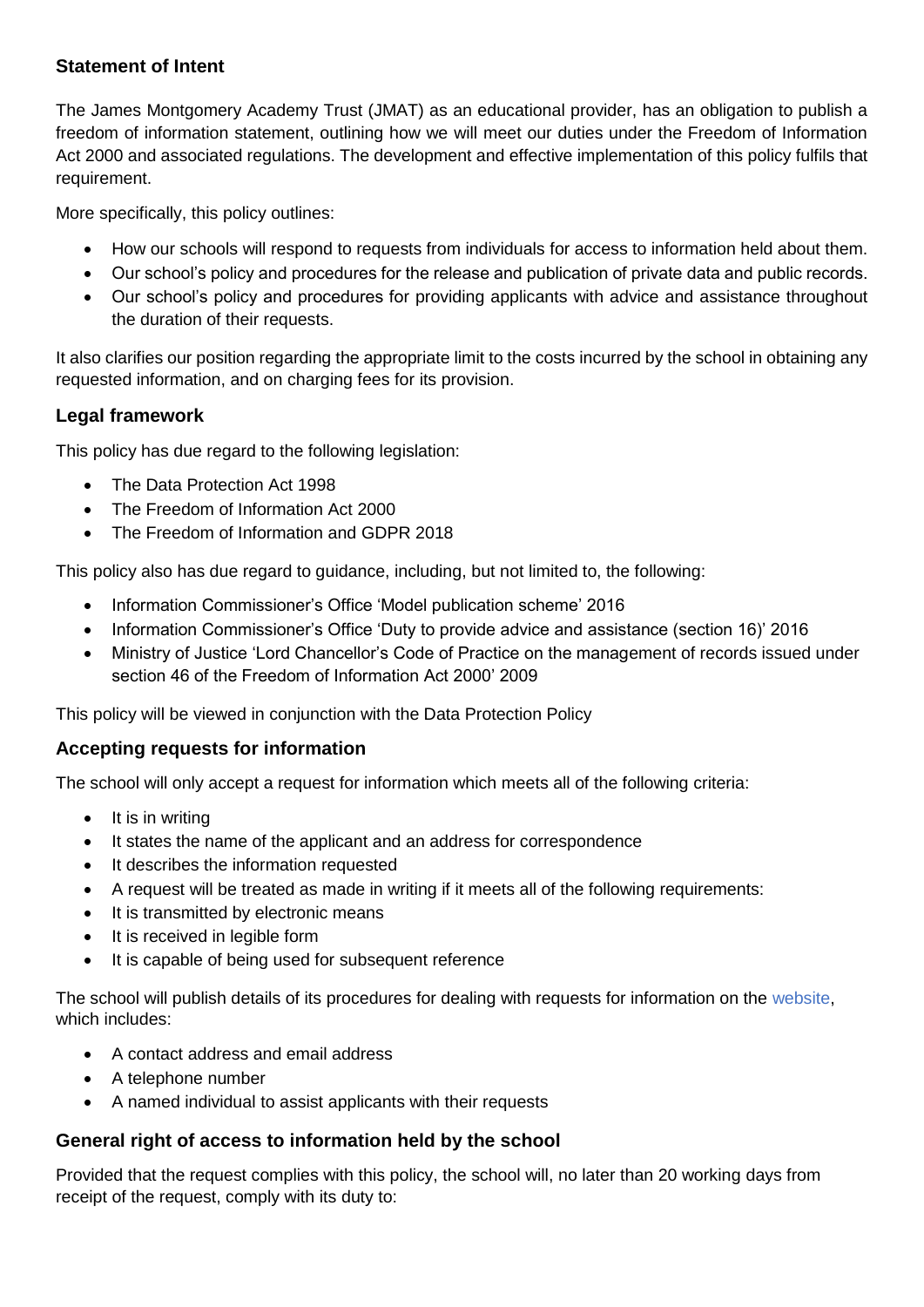- Confirm or deny to any person making a request for information to the school, whether it holds information of the description specified in the request.
- Provide the documentation, if the school confirms that it holds the requested information.

The school will not comply to respond within 20 working days where:

- The school reasonably requires further information to meet a freedom of information request, has informed the applicant of this requirement, but was not subsequently supplied with that further information.
- The information is no longer readily available as it is contained in files that have been placed in archive storage or is difficult to access for similar reasons.
- A request for information is exempt under Section 2 of the Freedom of Information Act 2000.
- The cost of providing the information exceeds the appropriate limit.
- The request is vexatious.
- The request is a repeated request from the same person made within 60 consecutive working days of the initial one.
- A fee notice was not honoured.

Where information is, or is thought to be, exempt, the school will, within 20 working days, give notice to the applicant which:

- States the fact.
- Specifies the exemption in question.

The information provided to the applicant will be in the format that they have requested, where possible.

Where it is not possible to provide the information in the requested format, the school will assist the applicant by discussing alternative formats in which it can be provided.

The information provided will also be in the language in which it is held, or another language that is legally required. If the school is required to translate any information, it will do so.

If, under relevant disability and discrimination regulations, the school is legally obliged to provide the information in other forms and formats, it will do so.

# **The appropriate limit**

The school will not comply with any freedom of information request that exceeds the statutorily imposed appropriate limit of £450.

When determining whether the cost of complying with a freedom of information request is within the appropriate limit, the school will take account only of the costs we reasonably expect to incur in relation to:

- Determining whether it holds the information.
- Locating the information, or a document which may contain the information.
- Retrieving the information, or a document which may contain the information.
- Extracting the information from a document containing it.

Costs related to the time spent by any person undertaking any of the activities outlined in this policy on behalf of the school, are to be estimated at a rate of £25 per person per hour.

Where multiple requests for information are made to the school within 60 consecutive working days of each other, either by a single person or by different persons who appear to be acting in concert, the estimated cost of complying with any of the requests is to be taken to be the total costs to the school of complying with all of them.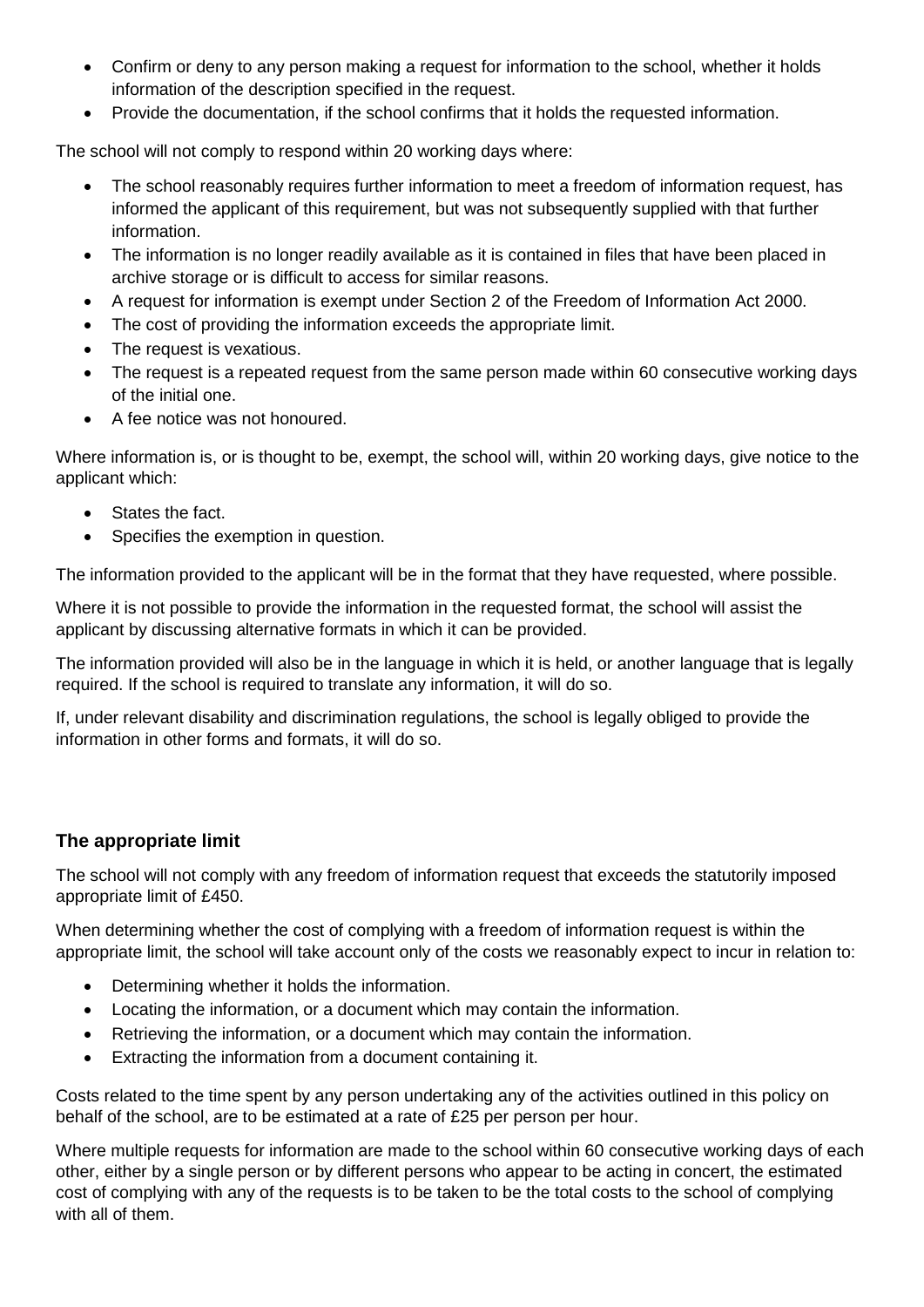# **Charging fees**

The school may, within 20 working days, give an applicant who has requested information from the school, a written notice stating that a fee is to be charged for the school's compliance.

Charges may be made for disbursements, such as the following:

- Photocopying
- Postage and packaging
- Costs directly incurred as a result of viewing information

Fees charged will not exceed the total cost to the school of:

- Informing the person making the request whether we hold the information.
- Communicating the information to the person making the request.

Where a fee is to be charged, the school will not comply unless the requested fee (where applicable) is paid within a period of three months, beginning with the day on which the fees notice is given to the applicant.

The school will not take into account any costs which are attributable to the time spent by persons undertaking any of the activities mentioned in the section above.

When calculating the  $20<sup>th</sup>$  working day in which to respond to a freedom of information request, the period beginning the day on which the fee notice is given to the applicant and ending with the day on which the fee is received, will be disregarded.

# **Means by which communication is to be made**

Where, on making a request for information, the applicant expresses a preference for communication by any one of the following means, the school will, as far as is practicable, give effect to that preference:

- The provision to the applicant of a copy of the information in permanent form or in another form acceptable to the applicant.
- The provision to the applicant of a reasonable opportunity to inspect a record containing the information.
- The provision to the applicant of a digest, or summary of the information, in permanent form or in another form acceptable to the applicant.

# **Providing advice and assistance**

The school will meet its duty to provide advice and assistance, as far as is reasonable, to any person who proposes to make, or has made, requests for information to the school.

The school may offer advice and assistance in the following circumstances:

- If an individual requests to know what types of information the school holds and the format in which it is available, as well as information on the fees regulations and charging procedures.
- If a request has been made, but the school is unable to regard it as a valid request due to insufficient information, leading to an inability to identify and locate the information.
- If a request has been refused, e.g. due to an excessive cost, and it is necessary for the school to assist the individual who has submitted the request.

The school will provide assistance for each individual on a case-by-case basis; examples of how the school will provide assistance include the following:

- Informing an applicant of their rights under the Freedom of Information Act 2000
- Assisting an individual in the focus of their request, e.g. by advising of the types of information available within the requested category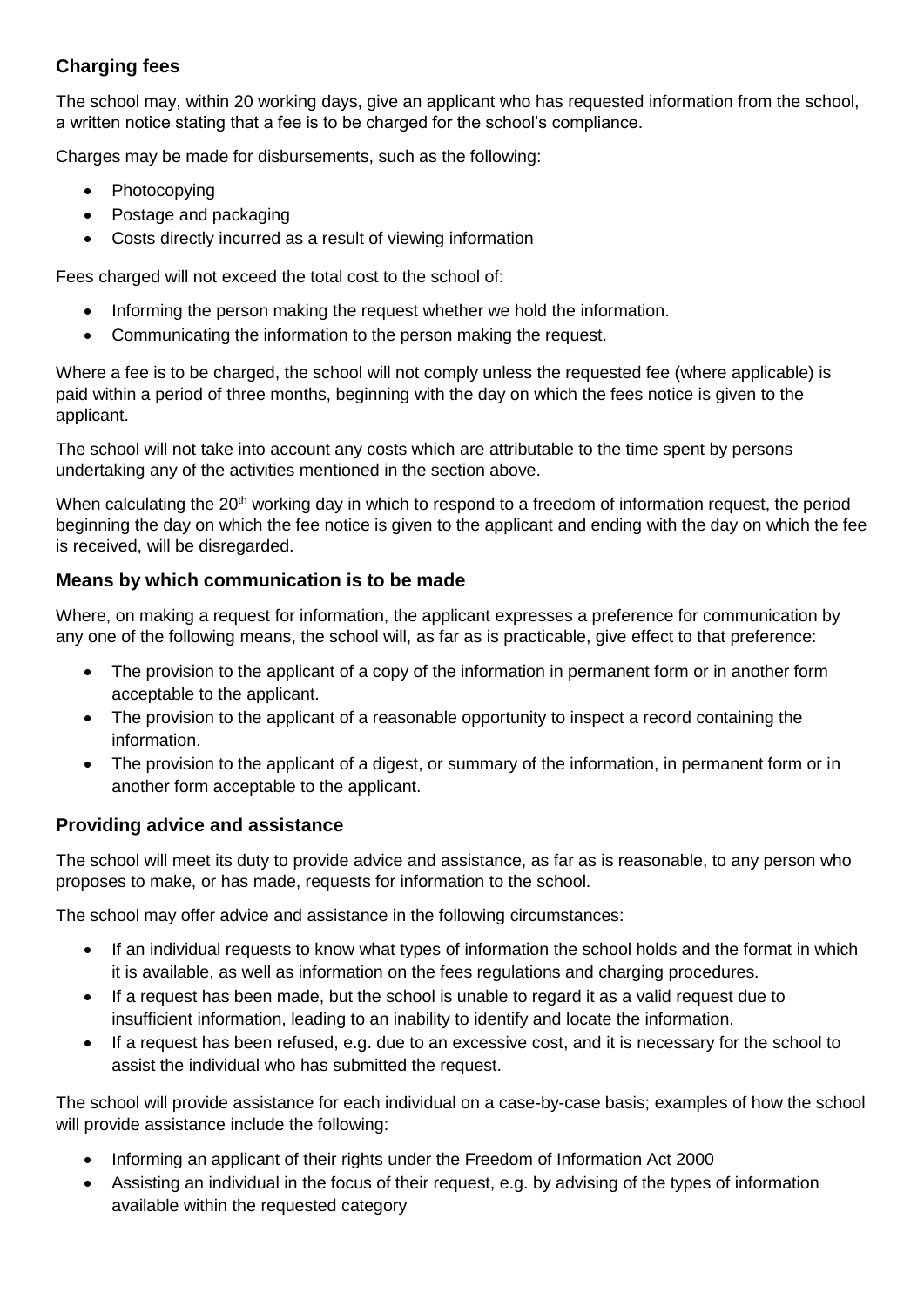- Advising an applicant if information is available elsewhere and how to access this information
- Keeping an applicant informed on the progress of their request

In order to provide assistance as outlined above, the school will engage in the following good practice procedures:

- Make early contact with an individual and keep them informed of the process of their request.
- Accurately record and document all correspondence concerning the clarification and handling of any request.
- Give consideration to the most appropriate means of contacting the applicant, taking into account their individual circumstances.
- Discuss with the applicant whether they would prefer to receive the information in an alternative format, in cases where it is not possible to provide the information requested in the manner originally specified.
- Remain prepared to assist an applicant who has had their request denied due to an exemption.

The school will give particular consideration to what level of assistance is required for an applicant who has difficulty submitting a written request.

In circumstances where an applicant has difficulty submitting a written request, the school will:

- Make a note of the application over the telephone and then send the note to the applicant to confirm and return – the statutory time limit for a reply would begin here.
- Direct the individual to a different agency that may be able to assist with framing their request.

NB. This list is not exhaustive and the school may decide to take additional assistance measures that are appropriate to the case.

Where an applicant's request has been refused either because the information is accessible by other means, or the information is intended for future publication or research, the school, as a matter of good practice, will provide advice and assistance.

The school will advise the applicant how and where information can be obtained, if it is accessible by other means.

Where there is an intention to publish the information in the future, the school will advise the applicant of when this publication is expected.

If the request is not clear, the school will ask for more detail from the applicant in order to identify and locate the relevant information, before providing further advice and assistance.

If the school is able to clearly identify the elements of a request, it will respond following usual procedures and will provide advice and assistance for the remainder of the request.

If any additional clarification is needed for the remainder of a request, the school will ensure there is no delay in asking for further information.

If an applicant decides not to follow the school's advice and assistance and fails to provide clarification, the school is under no obligation to contact the applicant again.

If the school is under any doubt that the applicant did not receive the advice and assistance, the school will re-issue it.

The school is not required to provide assistance where an applicant's request is vexatious or repeated, as defined under Section 14 of the Freedom of Information Act 2000.

The school is also not required to provide information where the cost of complying with a request exceeds the limit outlined in the Freedom of Information Act 2000. In such cases, the school will consider whether any information can be provided free of charge if the applicant refuses to pay the fee.